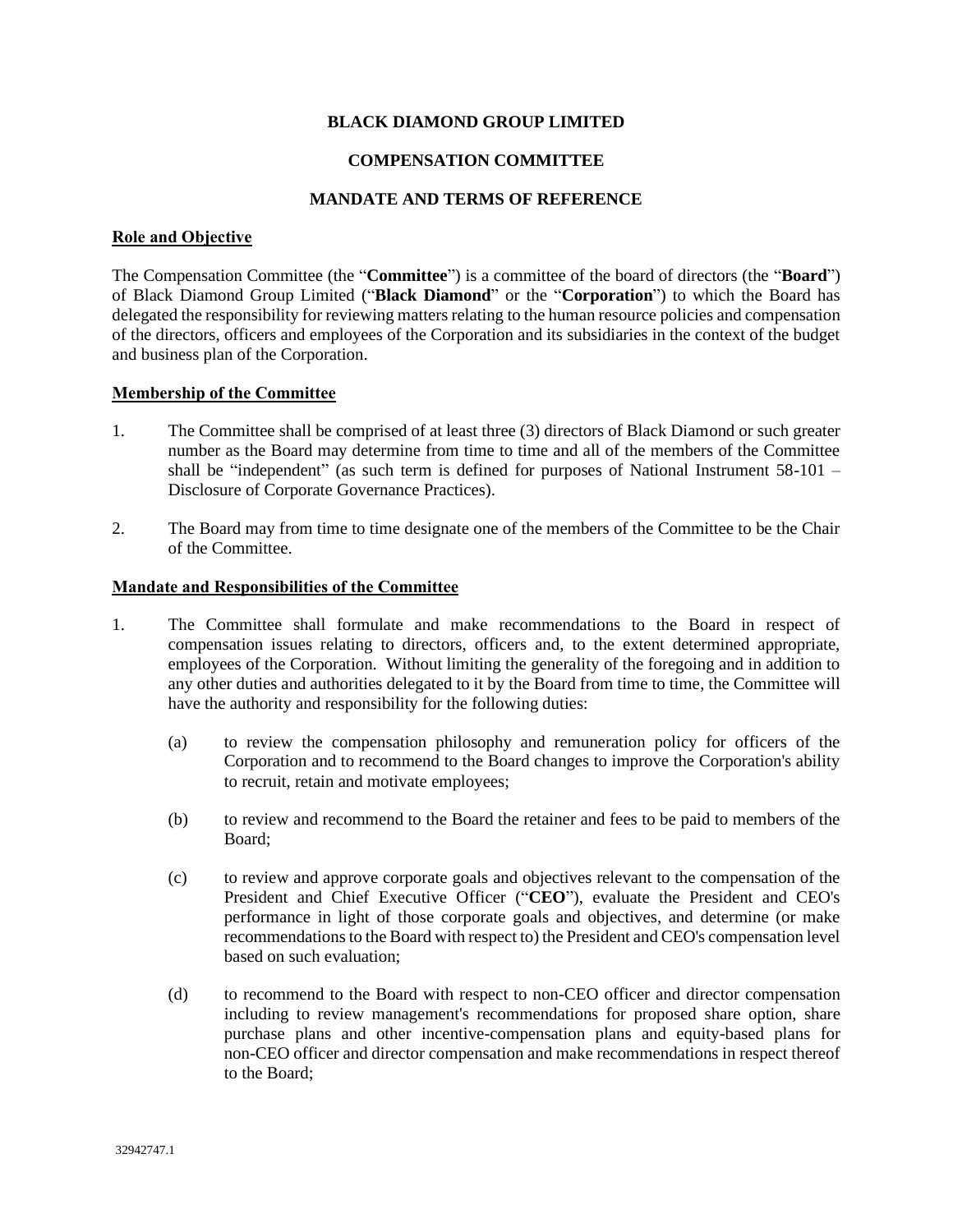- (e) to administer the share option plan and other incentive plans approved by the Board in accordance with their terms including recommending (and, if delegated authority thereunder, approving) the grant of share options or other incentives in accordance with the terms thereof;
- (f) to determine and recommend for approval of the Board bonuses to be paid to officers and employees of the Corporation and its subsidiaries and to establish targets or criteria for the payment of such bonuses, if appropriate;
- (g) to review the annual disclosure required by applicable securities laws to be made by the Corporation with respect to compensation including the Compensation Discussion and Analysis required to be included in the information circular – proxy statement of the Corporation and review other executive compensation disclosure before the Corporation publicly discloses such information; and
- (h) conduct an assessment, at least once a year, of the risks associated with the Corporation's compensation policies and practices and prepare and submit to the Board annually a report summarizing: (i) the risks identified in such assessment that are reasonably likely to have a material adverse effect on the Corporation; (ii) the recommendations of the Committee to mitigate against any potential items identified in such assessment that may be reasonably expected to lead an executive officer to take inappropriate or excessive risks.

# **Meetings and Administrative Matters**

- 1. At all meetings of the Committee every resolution shall be decided by a majority of the votes cast. In case of an equality of votes, the Chairman of the meeting shall be entitled to a second or casting vote.
- 2. The Chair will preside at all meetings of the Committee, unless the Chair is not present, in which case the members of the Committee present will designate from among the members present the Chair for purposes of the meeting.
- 3. A quorum for meetings of the Committee will be a majority of its members, and the rules for calling, holding, conducting and adjourning meetings of the Committee will be the same as those governing the Board unless otherwise determined by the Committee or the Board.
- 4. Meetings of the Committee should be scheduled to take place at least one time per year and at such other times as the Chair of the Committee may determine. The Committee shall meet for a portion of each meeting without non-independent directors and management participation.
- 5. Agendas will be circulated to Committee members along with background information on a timely basis prior to the Committee meetings.
- 6. The Committee may invite such officers, directors and employees of the Corporation and its subsidiaries as it may see fit from time to time to attend at meetings of the Committee and assist in the discussion and consideration of the matters being considered by the Committee.
- 7. Minutes of the Committee will be recorded and maintained and circulated to directors who are not members of the Committee or otherwise made available at a subsequent meeting of the Board.